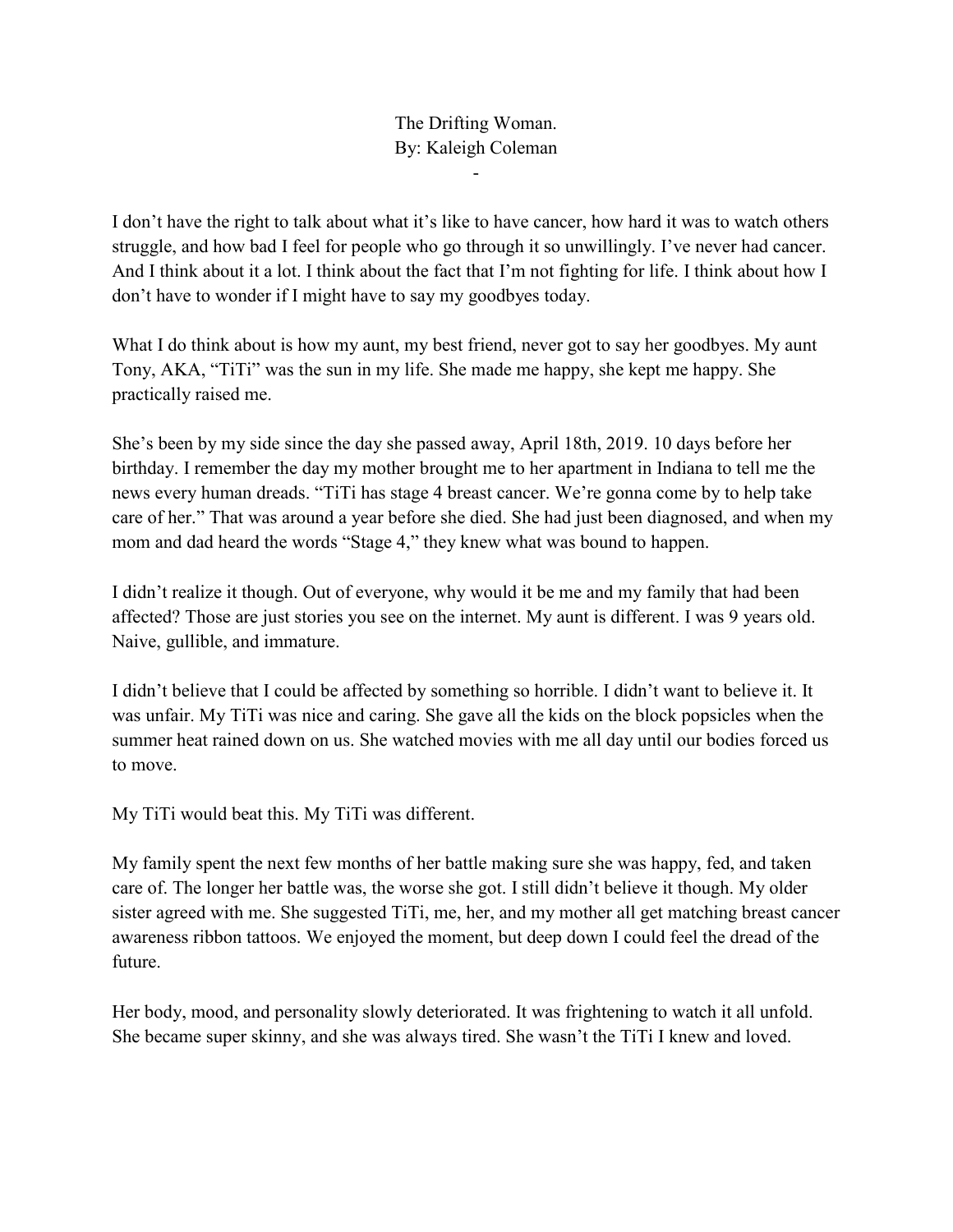My aunt had later become too sick to live on her own. She needed to be bed-bound. Hosparus Health moved my aunt into my home. She took over the living room, and we made it her own. At the time, I never knew what Hosparus was, or what they do.

When I asked or spoke about it, my parents or the attending staff at my home just told me they were there to help us out, and that was all. I was now 10 years old at this point. Strangers I had never met before from my TiTi's past had started showing up to my house to have long and meaningful conversations. I always thought they wanted to only say hello and give her words of encouragement to help guide her through the scary journey, but as I look back on the memories I have of these months, I realize why all the strangers would fill our home.

Some strangers cried, some smiled. Some brought food and gifts, others brought important memories that will forever pace through my mind when I think of her. These strangers helped bring joy to my TiTi's final weeks, and I will forever be grateful to them, and other strangers that do the same for people going through these hard times.

Around the end of March - beginning of April, my TiTi went mute and became immobile. She no longer spoke of how cute my hair looked that day, no longer shared her favorite songs and things she liked to do, and she no longer had the chance to say goodbye. My aunt Tony never said goodbye. She couldn't move to turn on her favorite t.v. shows, she couldn't move to bring her hair out of her eyes, and she couldn't move to turn the page of our favorite book.

There would be times where I would just talk to her, internally praying she would say something back, but that prayer was never answered. She could only look at me. The thought that TiTi was saying her reply in her head, and not aloud settled in my mind. This kept and keeps me happy. It gives me safe reassurance.

There's nothing much that we could do. The fact that my aunt would get better shattered in my head like a mirror. There was zero hope. I knew this when we had to stop going to school. My parents wanted us to be at home when my aunt died. At this point, I gave up on trying to talk to her. I could only blankly stare and wonder. At any time, I felt the hot tears start to stream down my cheeks, I would run and hide from her. She needed to know I was being strong for her. I didn't want her to feel pity for me.

Thursday, April 18th, 2019. I had just finished eating dinner. Every night after eating, I would ask myself if this would be the last time, I eat dinner with my aunt. I was too scared to be with her alone anymore because if she saw me cry, she might get sad. My 2 best friends had asked if I wanted to play basketball with them. I asked my mom if she thought it was a good idea for me to leave. She told me it would be okay. I finally said sure.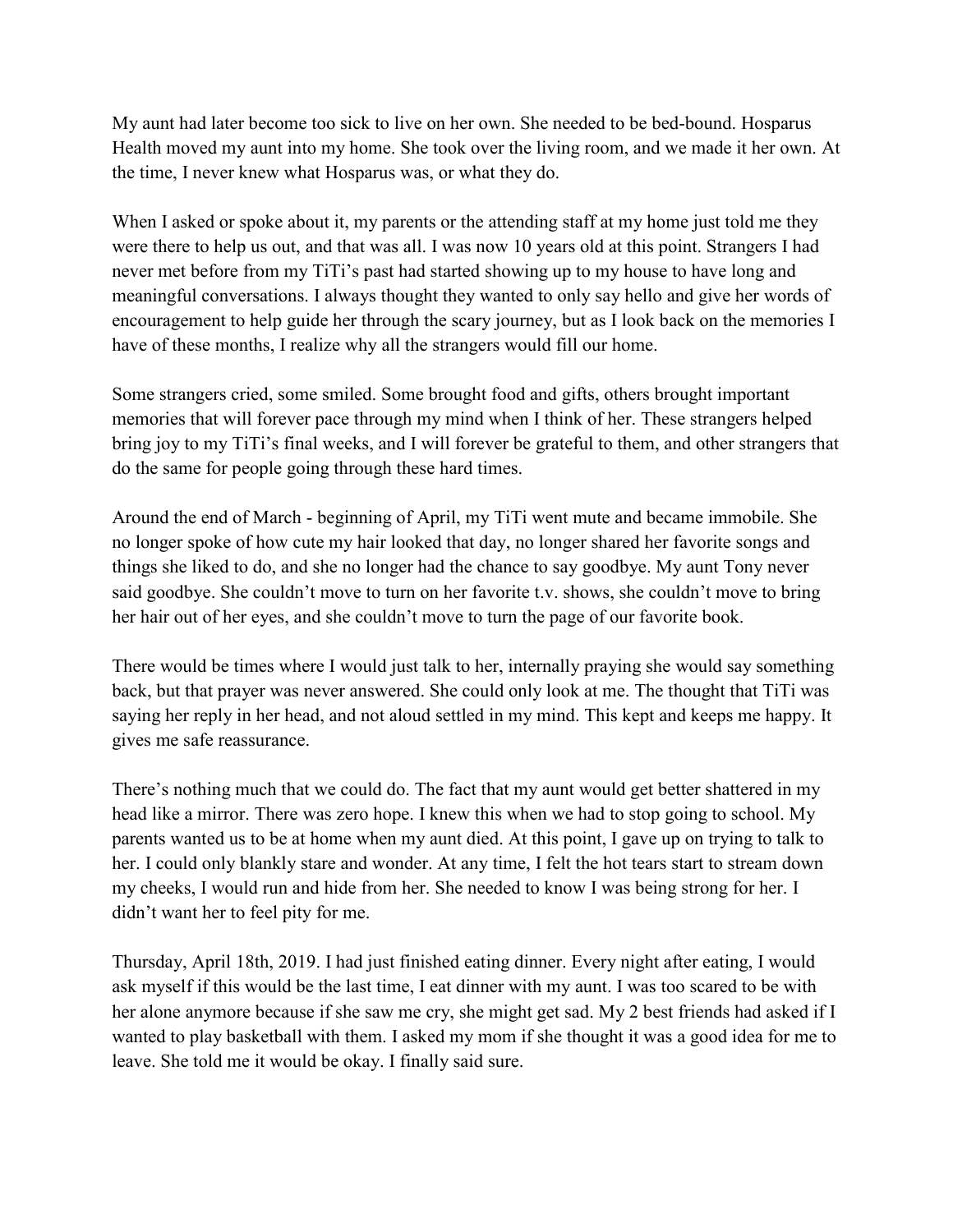I and my twin brothers set off to their backyard. The sun had already started to set. I tossed the ball around with my neighbors, dreading the thought that I wouldn't properly say goodbye. What calmed me down was the low-low chance of it happening. I took a breath and continued to play.

Around 20-40 minutes later, my mother yelled for me and my brothers to come inside. The sun wasn't even down, and my mom usually lets us come inside on our own. I knew what this call had meant. I forced a smile and waved my friends goodbye.

My brothers and I walked back to our home slowly. They gave me a look, but no words. I know what their faces said. I smiled for them bravely and reassured them that it was probably just time for us to start getting ready for bed. I forced myself to believe the unconvincing lie. My brothers seemed to force themselves as well.

Normally, I and my brothers raced to the house, running down the road to see who was the fastest, but this time, we could only watch our feet hit the ground as we walked. I felt as if the slower I walked, the later the news would come. But I wanted my brothers to believe the lie I was shoving down our throats, and I needed to prove it right for myself.

We reached the front porch where my mom was waiting for the 3 of us. She told us to sit down on the love seat that was neatly placed in the corner. She sighed and began speaking. "So," She started. "TiTi passed away a couple of minutes ago. We want you guys to tell her goodbye."

One of my brothers looked at me, I had guessed he was mad that I tried to convince them of something so opposite of what my mother just said. I was mad at myself too. Not for the lie, I conceived, but for leaving my aunt alone in the quiet, and practically empty house. My parents sat by her side, sure. But I promised her and myself that I would be there for her, like she was for me.

I sat there quietly. Both of my brothers' eyes were slowly filling with tears, though it was still silent. The only thing that could be heard were the birds chirping in the distance, and my friends' loud, yet silent yells as they played across the street, unknowing of the un-forgetful pain I was feeling. My mom opened her mouth to speak again.

"We had noticed her breathing getting slower, and we held her hand and sat with her until she died." She had frowned. I couldn't cry. No matter how much I wanted to. No matter how much I wanted to scream, I couldn't. I just had one question.

Why didn't my mom tell me? I had convinced myself she knew how much I needed to be there for her, but she can't read my mind in the ways I wish she could.